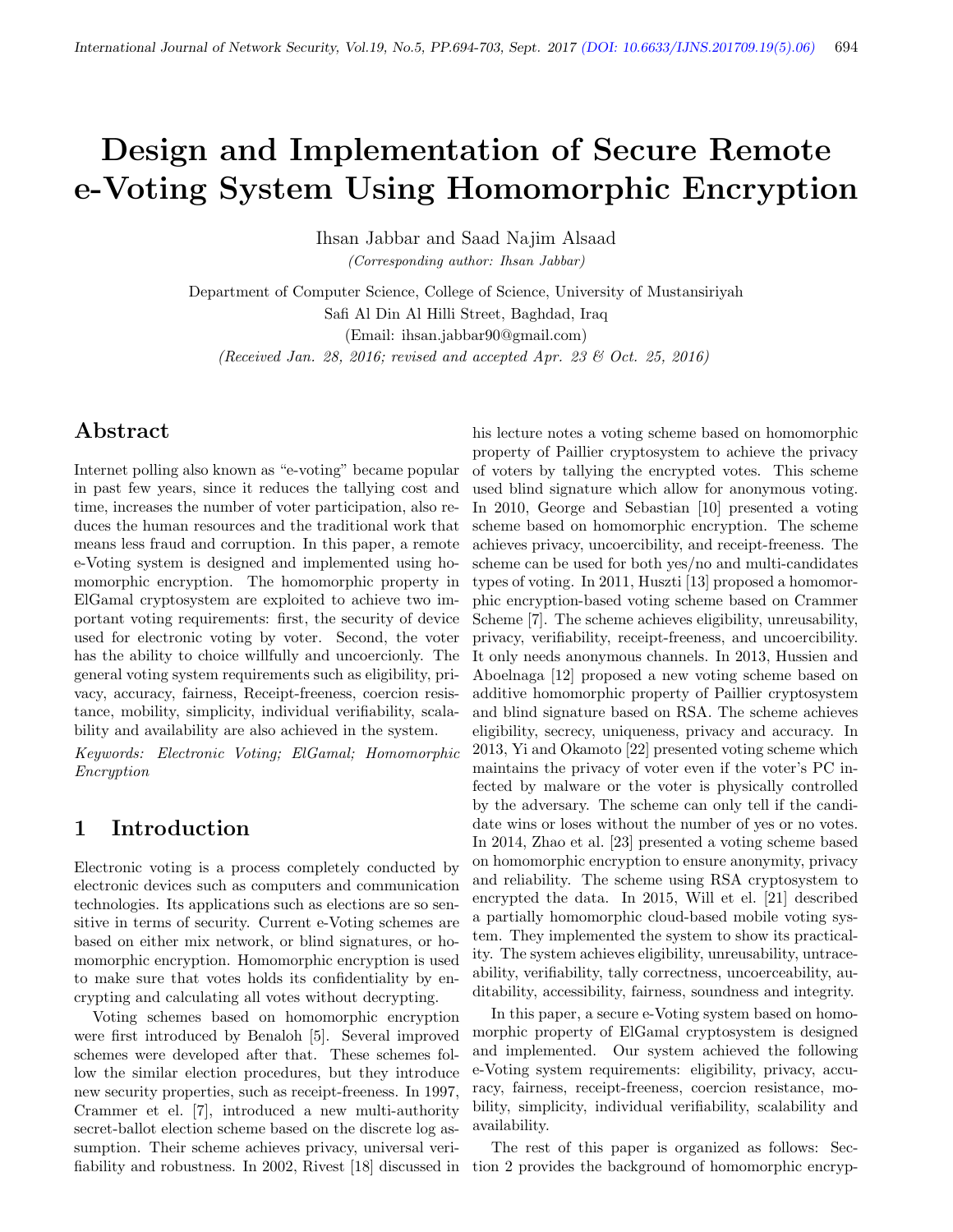tion. Section 3 presents ElGamal cryptosystem. The design and implementation of the system are introduced in Section 4. In Section 5, a very simple testing example is given. The security analysis is discussed in Section 6. Finally, our conclusions are drawn in Section 7.

#### 2 Homomorphic Encryption

Homomorphic encryption is a type of encryption that allows particular computations to be conducted on ciphertext and return an encrypted result, the decrypted of result is equal the result of conducting the operation on the plaintext. The property of homomorphic is useful to develop a secure e-voting system with high privacy data retrieving scheme, also it makes the use of cloud computing by ensuring the privacy of processed data. An example for its mathematical consistency, if there are two numbers 10 and 20 then both are encrypted to 56 and 69 respectively, the addition operator gives a number with value 125, the decrypted of this value is 30 [14].

The concept of homomorphic encryption was suggested in 1978 by Rivest and Adleman [19], But for 30 years the progress is very slow. In 1982, Goldwasser and Micali [11] proposed their encryption system that was able to encrypt one bit in additive homomorphic encryption. Paillier [16] in 1999 suggested another additive homomorphic encryption. Boneh, Goh and Kobi [2] in 2005 were invented a security system of encryption which conduct only single multiplication but large number of additions. In 2009, Gentry [9] construct a fully homomorphic encryption based system that able to conduct both of addition and multiplication, but the scheme is impractical. Several optimizations and refinements were proposed after that, but this schemes are still inefficient and impractical [20].

#### 3 ElGamal Cryptosystem

Based on the Diffie-Hellman key exchange, Taher ElGamal [8] presents his public key cryptosystem in 1985. The security of ElGamal encryption scheme depends upon the difficulty of computing discrete logarithms over finite field. ElGamal scheme can be defined over any cyclic group **G** with a large prime order  $q$  and a generator  $q$ . The three components that configure the scheme are as shown in Figure 1.

ElGamal cryptosystem has a homomorphic property as follows [6]:

$$
(C_{1,1}, C_{1,2}) = (g^{r_1}, p_1.y^{r_1})
$$

and

$$
(C_{2,1}, C_{2,2}) = (g^{r_2}, p_2.y^{r_2})
$$

where  $r_1$  and  $r_2$  are randomly chosen from  $\{1, 2, \ldots, q-1\}$ 

|                                                                                                          | <b>Key Generation</b>                                            |  |  |  |  |  |  |
|----------------------------------------------------------------------------------------------------------|------------------------------------------------------------------|--|--|--|--|--|--|
|                                                                                                          | Select a large prime as a $q$                                    |  |  |  |  |  |  |
| Select x to be a member of the group $G = \langle Zq^*, X \rangle$ , x must be " $1 \le x \le q - 1$ "   |                                                                  |  |  |  |  |  |  |
| Select g to be a primitive root (generator) in the group $G = \langle Zq^*, X \rangle$                   |                                                                  |  |  |  |  |  |  |
|                                                                                                          | $y = g^x \mod q$                                                 |  |  |  |  |  |  |
|                                                                                                          | Public key $\leftarrow$ (q, y, q)                                |  |  |  |  |  |  |
|                                                                                                          | Private key $\leftarrow x$                                       |  |  |  |  |  |  |
|                                                                                                          | <b>Encryption</b>                                                |  |  |  |  |  |  |
| Select a random integer r in the group $G = \langle Zq^*, X \rangle$ , r must be " $1 \le r \le q - 1$ " |                                                                  |  |  |  |  |  |  |
|                                                                                                          | $C_1 = g^r \mod q$                                               |  |  |  |  |  |  |
|                                                                                                          | $C_2 = (p \cdot y^r) \mod q$<br>$\frac{1}{2}$ p is the plaintext |  |  |  |  |  |  |
|                                                                                                          | Decryption                                                       |  |  |  |  |  |  |
|                                                                                                          | $P = [C_2(C_1^x)^{-1}] \mod q$                                   |  |  |  |  |  |  |

Figure 1: ElGamal cryptosystem pseudocode

and  $m_1, m_2 \in \mathbf{G}$  someone can compute:

$$
E(p_1).E(p_2) = (C_{1,1}, C_{1,2}).(C_{2,1}, C_{2,2})
$$
  
=  $[g^{r_1}.g^{r_2}, (p_1. y^{r_1}).(p_2. y^{r_2})]$   
=  $[g^{r_1+r_2}, (p_1. p_2), y^{r_1+r_2}]$   
=  $E(p_1.p_2),$ 

where E symbolizes to the encryption process.

#### 4 Design and Implementation

Developing an e-Voting system requires the collaboration of many participants with different background. In our system, there are five participating actors: Administrator, Registrars, Tally Authorities, Candidates and Voters. Table 1, summarizes the participating actors and their responsibilities. The design of e-Voting System depicted in Figure 2, consists of four stages: election setup, registration, voting and tallying. These stages are consecutively, that's mean no feedback between one stage to another. We assume that there is a Bulletin Board (BB), an insert only board readable by the public. This system supports multi-candidate elections which has  $n<sub>C</sub>$  of candidates. Each voter  $V_i$  cast his vote for each candidate. This vote may be Yes or No, this is equivalent to 1 and -1, respectively.



Figure 2: General structure of the system

1) Election Setup: The aim of this stage is to initialize election database and calculate necessary parameters to pass them to the next stages. The algorithm of this stage is depicted in Algorithm 1. It illustrates that two actors participate in this stage: Admin and Tally authority.

The implementation is based on ElGamal encryption scheme over a group  $G$  with a large prime order  $q$  and a generator g. These parameters should be determined by admin. In addition, the election database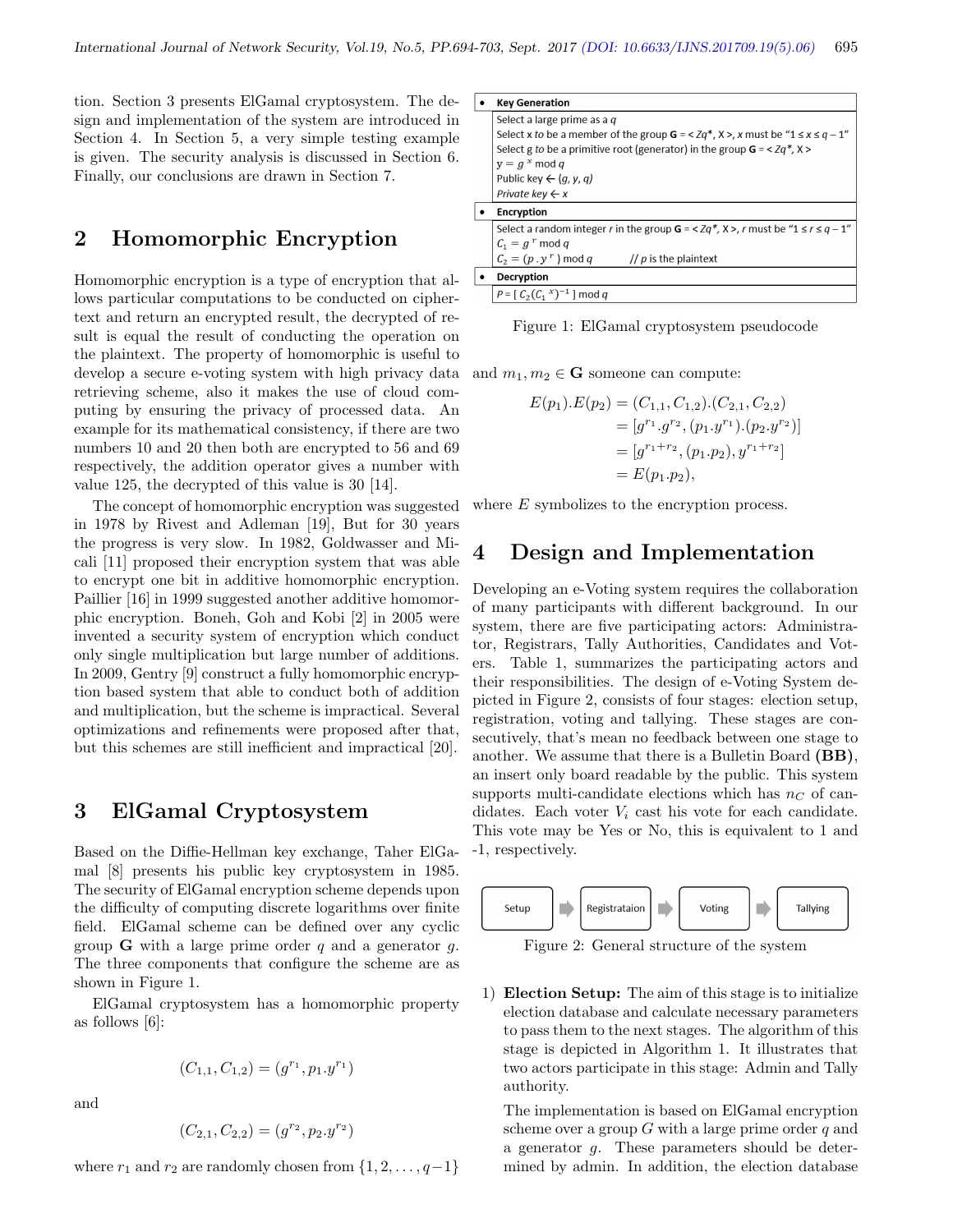| Actor             | Responsibilities                                   | <b>Notes</b>                                                           |
|-------------------|----------------------------------------------------|------------------------------------------------------------------------|
| Administrator     | responsible for the eligible voters list, election | $N\backslash A$                                                        |
|                   | setup and controlling the entire system            |                                                                        |
| Registrars        | authorize the voters for the election during       | Registrars are distributed on regions to facili-                       |
|                   | registration stage                                 | tate the registration process                                          |
| Tally Authorities | responsible for counting the votes and the an-     | The list of tallying authorities $T$                                   |
|                   | nouncement of the final results of the election    | ${T_1, T_2, \cdots, T_{n_T}}$                                          |
| Candidates        | asking for the vote and competing with each        | The list of candidates $\overline{C} = \{C_1, C_2, \cdots, C_{n_C}\}\$ |
|                   | other to get highest number of votes               |                                                                        |
| Voters            | qualified to vote and casting ballots              | The list of voters $V = \{V_1, V_2, \dots, V_{n_V}\}\$                 |

Table 1: Actors participating and responsibilities

Algorithm 1 Setup stage

Input: list of all eligible citizens to vote

**Output:** Election DB,  $g, q, PVTKEY$  for  $T, n_T, n_C$ 

- 1: Admin creates database and chooses  $q, g$ , and  $n<sub>T</sub>$
- 2: for all  $i$  in  $T$  do
- 3: Choose a prime  $t_i$  as private key  $(PVTKEY_i)$
- 4: Calculate  $PUBKEY = g^{t_i}$
- 5: end for

should be created by admin. It consists of five tables: administrator, registrars, tally authorities, candidates, and registered voters. Also, in this stage each tally authority  $T_i$  chooses a random prime  $t_i$  as a private key  $PVTKEY_i$  from  $Z_q^*$  then calculates the public key using Equation (1)

$$
PUBKEY_i = g^{t_i} \tag{1}
$$

The sequence diagram of this stage is shown in Figure 3.

2) Registration: The aim of this stage is to enable eligible citizens to be registered for voting stage. The algorithm of this stage is depicted in Algorithm 2.

| <b>Algorithm 2</b> Registration stage                       |
|-------------------------------------------------------------|
| <b>Input:</b> Election DB, $g, q, PUBKEY$ for $T, n_T, n_C$ |
| <b>Output:</b> $n_V$ , $(A, B)$ for each v                  |
| 1: for all $v$ want to register do                          |
| Registrar checks the eligibility of $v$<br>2:               |
| 3: Generate $r$ for $v$                                     |
| 4: Generate $y \in Z^*_a$                                   |
| 5: $(A, B) = Enc(r)$                                        |
| Delete r and save ciphertexts $(A, B)$<br>6:                |
| $7:$ end for                                                |

In registration stage, remember that the number of candidates  $n<sub>C</sub>$  is given. The voter  $V<sub>i</sub>$  identify himself to the registration employee (registrar) by the identification card (citizen card). The registrar enters the required information into system to verify if the voter's information exists in the eligible voters list. If the voter is eligible, the system sends a password to his provided email address. The voter  $V_i$  will proceed the process of registration in private booth. Each  $V_i$ can login into system with the password which was sent by the system to the voter's email address. The system generates a reference  $r_i$  for each  $V_i$ . This reference is an integer, it is a string of bits with length equal to the total number of candidates  $n<sub>C</sub>$ . The system generates the reference using Equation (2).

$$
r_i = a_{i,1} + a_{i,2} + \dots + a_{i,n_C}^{2^{n_C - 1}}, \tag{2}
$$

where  $a_{i,j} \in \{0, 1\}.$ 

The reference  $r_i$  is encrypted using ElGamal cryptosystem into two ciphertexts using Equations (3) and (4).

$$
A_{i,j} = g^{y_{i,j}} \tag{3}
$$

$$
B_{i,j} = \begin{cases} g(\prod_{t=1}^{n_T} PUBKEY_t)^{y_{i,j}} & \text{if } a_{i,j} = 0\\ g^{-1}(\prod_{t=1}^{n_T} PUBKEY_t)^{y_{i,j}} & \text{if } a_{i,j} = 1, \end{cases}
$$
 (4)

where  $y_{i,j}$  is randomly chosen by the system from  $Z_q^*$ . Hence, the system permanently deletes the reference and keeps only its ciphertexts. Encrypted reference saved in a separately file until the elections day. At the end, the voter's information will be saved as new entries to the "registered voter" table in the database. The sequence diagram of this stage is shown in Figure 4.

3) Voting: The aim of this stage is to enable registered voters to cast their votes. In this stage, the system does not require a secret channel for the voters to cast their votes, also does not need to encrypt the votes, this allow the voters to verify that their votes are correctly included and not manipulated by malwares or viruses. The algorithm of this stage is depicted in Algorithm 3.

After the announcement of the candidates by Admin on Bulletin Board (BB), a voting stage is started. To cast his vote, the voter  $V_i$  should remember his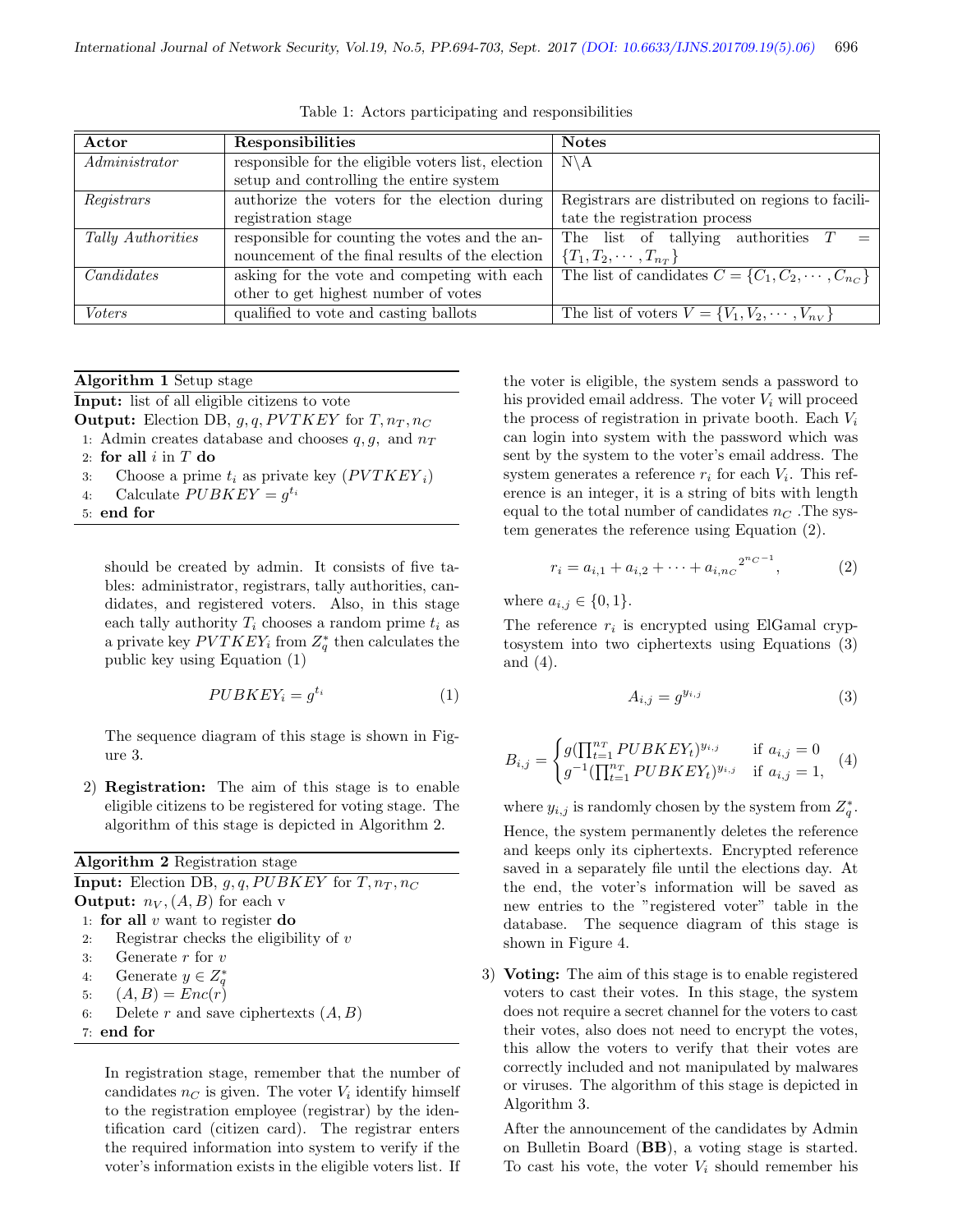

Figure 3: Election setup stage sequence diagram



Figure 4: Registration stage sequence diagram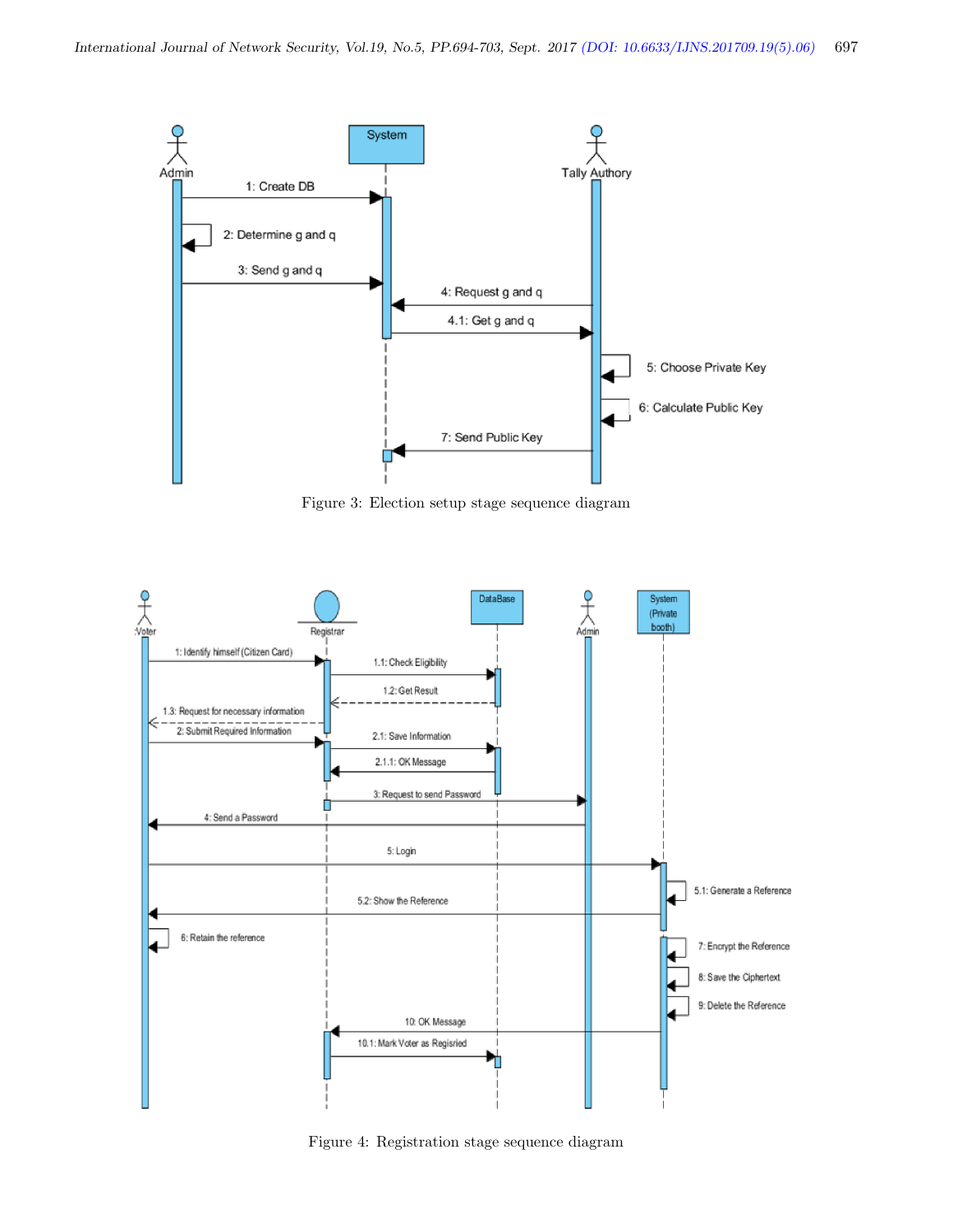| <b>Algorithm 3</b> Voting stage                                    | <b>Algorithm 4</b> Algorithm $(A)$ of tallying stage                                             |
|--------------------------------------------------------------------|--------------------------------------------------------------------------------------------------|
| <b>Input:</b> Election DB, $n_V, n_C$                              | <b>Input:</b> $n_T, n_C, n_V, PVTKEY, (A, B), \beta$                                             |
| Output: $\beta$                                                    | <b>Output:</b> $X_{n_T}$ and $Y_{n_T}$                                                           |
| 1. Admin announces the list of candidates on <b>BB</b>             | 1: for all $j$ in $C$ do                                                                         |
| 2: for all $i$ in $V$ do                                           | 2: $X_{n_T} = 1, Y_{n_T} = 1$                                                                    |
| for all $j$ in $C$ do<br>3:                                        | for all $i$ in $V$ do<br>3:                                                                      |
| $V_i$ determines his $\beta_{i,j}$ and send it to the system<br>4: |                                                                                                  |
| Admin publishes $\beta_{i,j}$ on <b>BB</b><br>5:                   | 4: $X_{T,j} = X_{T,j} * A_{i,j}^{\beta_{i,j}}$<br>5: $Y_{T,j} = Y_{T,j} * B_{i,j}^{\beta_{i,j}}$ |
| end for<br>6:                                                      | end for<br>6:                                                                                    |
| $7:$ end for                                                       | $7:$ end for                                                                                     |
|                                                                    | 8: for all $i$ in $T$ do                                                                         |
|                                                                    |                                                                                                  |

reference  $r_i$  and login to the system with the required credentials. The voter  $V_i$  chooses a sequence of his  $\beta_{i,j}$  with values of 1 or -1 according to the Table 2.

Table 2: Voter guide to determine  $\beta$ 

| Reference | Vote |  |
|-----------|------|--|
|           | Yes  |  |
|           | Yes  |  |
|           | No   |  |
|           | N٥   |  |

For example, if the number of candidates  $n_c$  is 4 and the reference number  $r_i$  is  $(0, 1, 1, 0)$ . Suppose that, the voter  $V_i$  wants to select (Yes) for the third candidate and (No) for the other candidates, then the  $\beta_i$  should be  $(-1, 1, -1, -1)$ . This is the point, the string of  $\beta_i$  dose not refers to what the voter is selected.

After entering  $\beta$  for each candidate,  $\beta$  sent to the system saved in separately and stand by for tallying. At the same time, the  $\beta$  will be published publicly on the (BB). The voters can know if their votes have been changed or not, everyone can access to the , but only the voter himself knows what does it means. The sequence diagram of this stage is shown in Figure 5.

4) Tallying: The aim of this stage is to count the ballots and get the final result for each candidate. Each tally authority should apply the algorithm (A) of this stage. This algorithm is depicted in Algorithm 4.

In this stage, tally authorities combine all valid ballots  $(\beta)$  posted on  $(BB)$  using the homomorphic property of ElGamal scheme as shown in Equations  $(5)$  and  $(6)$ .

$$
X_{T,j} = \prod_{i=1}^{n_V} A_{i,j}^{B_{i,j}} \tag{5}
$$

$$
Y_{T,j} = \prod_{i=1}^{n_V} B_{i,j}^{B_{i,j}}.
$$
 (6)

By using ElGamal encryption scheme, each tally authority  $T_i$ , calculates  $X_{i,j}$  using Equation (7).

$$
X_{i,j} = X_{T,j}^{PVTKEY_i}.\tag{7}
$$

9: for all  $j$  in  $C$  do 10:  $X_{i,j} = X_{T,j}^{PVTKEY_i}$ 11: end for 12:  $T_i$  sends  $X_{i,j}$  and  $Y_{T,j}$  to Admin 13: end for The algorithm (B) of tallying stage is applied by Admin as depicted in Algorithm 5.

| <b>Algorithm 5</b> Algorithm $(B)$ of tallying stage                      |  |
|---------------------------------------------------------------------------|--|
| <b>Input:</b> Election DB, $g, n_T, n_C, n_V, X_{n_T}, Y_{n_T}$           |  |
| <b>Output:</b> No. of (Yes/No) for each Candidate                         |  |
| 1: for all $j$ in $C$ do                                                  |  |
| $eq_i = 1$<br>2:                                                          |  |
| for all $i$ in $T$ do<br>3.                                               |  |
| $eq_i = eq_i * X_{i,j}^{-1}$<br>4:                                        |  |
| end for<br>5:                                                             |  |
| $g^{y_j-n_j} \leftarrow (eq_j * Y_{T,i})$<br>6:                           |  |
| $Z_j = \frac{ln(g^{y_j - n_j})}{ln(q)}$<br>7:                             |  |
|                                                                           |  |
| $y_j = \frac{Z_j + n_V}{2}$ // $y_j$ : No. of (Yes) votes for $C_j$<br>8: |  |
|                                                                           |  |
| $n_j = n_V - y_j$ // $n_j$ : No. of (No) votes for $C_j$<br>9:            |  |
| Admin publishes $y_i$ and $n_i$ on <b>BB</b><br>10:                       |  |
| $11:$ end for                                                             |  |
|                                                                           |  |

All  $X_{n_T}$  and  $Y_{n_T}$  are sent to admin. In turn, he calculates  $eq_i$  using Equation (8).

$$
eq_j \quad = Y_{T,j} \cdot \prod_{i=1}^{n_T} X_{i,j}^{-1} \tag{8}
$$

 $eq_i$  is:

$$
eq_j = \prod_{i=1}^{n_T} g^{\beta_{i,j}(-1)^{a_{i,j}}}
$$

$$
= \prod_{i=1}^{n_T} g^{v_{i,j}}
$$

$$
= g^{y_j - n_j},
$$

where  $y_i$  and  $n_i$  are represented the number of (Yes) and (No), respectively, for the candidate  $C_j$ . and:

$$
y_j + n_j = n_V.
$$

To determine the values of  $y_j$  and  $n_j$  using the fol-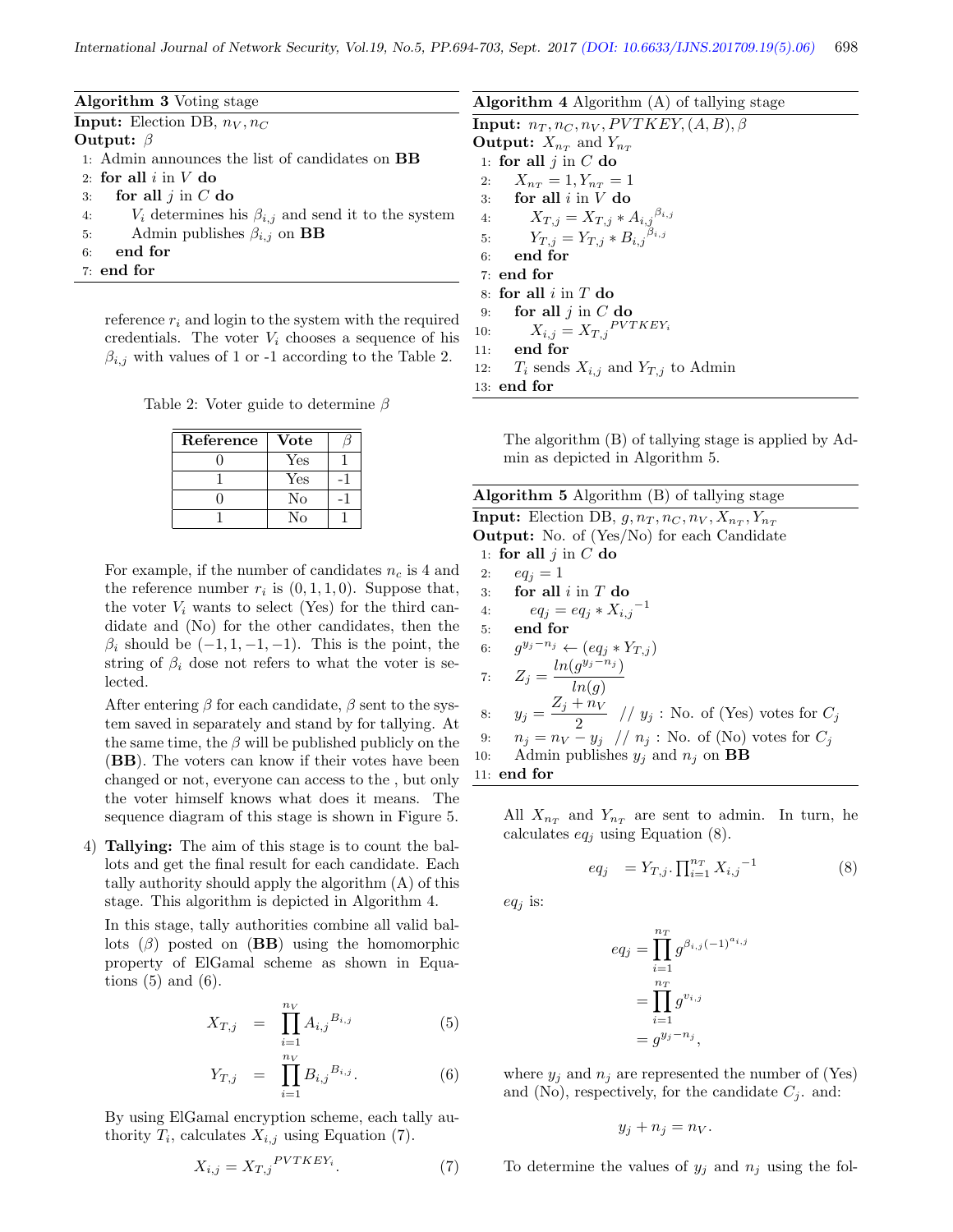

Figure 5: Voting stage sequence diagram

lowing equations:

$$
g^{2y_j - n_V} = g^{y_j - n_j}
$$
  

$$
Z_j = \frac{\ln(g^{y_j - n_j})}{h^{(j)}(x)}
$$
 (9)

$$
y_j = \frac{ln(g)}{2} \tag{10}
$$

$$
n_j = n_V - y_j. \tag{11}
$$

At the last, admin announce final results  $y_j$  and  $n_j$ for each candidate  $C_j$  on (**BB**). The sequence diagram of this stage is shown in Figure 6.

Figure 7, summarizes the four stages of the e-Voting system in more details focusing on the parameters of each stage.

### 5 Testing Example

Here is a simple example. We choose  $q = 13$  and  $g = 5$ . The number of tally authorities  $n_T = 3$ . Table 3, illustrates the details of each tally authority. The number of candidates  $n<sub>C</sub> = 3$ , the number of voters  $n_V = 10$ . Suppose that, the references and votes of the voters as shown in Table 4. Table 4 also shows the corresponding  $\beta$  of these assumptions.

The voter  $V_7$  in the table is taken to be an example of this testing. the reference of  $V_7$  is:  $r_7 = (0, 1, 0)$ .

Table 3: A simple example (private key & public key for each tally authority)

| $\boldsymbol{\eta}$ |          | $PVTKEY_i$ | $PUBKEY_i$ |
|---------------------|----------|------------|------------|
|                     |          |            | 78125      |
|                     | $\Omega$ |            | 48828125   |
|                     |          | 13         | 1220703125 |

The following results are the values of cipher texts  $A_7$  and  $B_7$  after encrypt  $r_i$  by applying Equations (3) and (4).

| $A_{7,1}$                        | = 125                                  |
|----------------------------------|----------------------------------------|
| $B_{7,1}$                        | = 504870979341447555463506281780983186 |
| $990852118469774723052978515625$ |                                        |
| $A_{7,2}$                        | = 25                                   |
| $B_{7,2}$                        | = 433680868994201773602981120347976684 |
| $5703125$                        |                                        |
| $A_{7,3}$                        | = 25                                   |
| $B_{7,3}$                        | = 108420217248550443400745280086994171 |
| $142578125$                      |                                        |

When voter  $V_7$  wants to vote in voting stage, he should login into system by his email and password. After that, the voter should determine his string of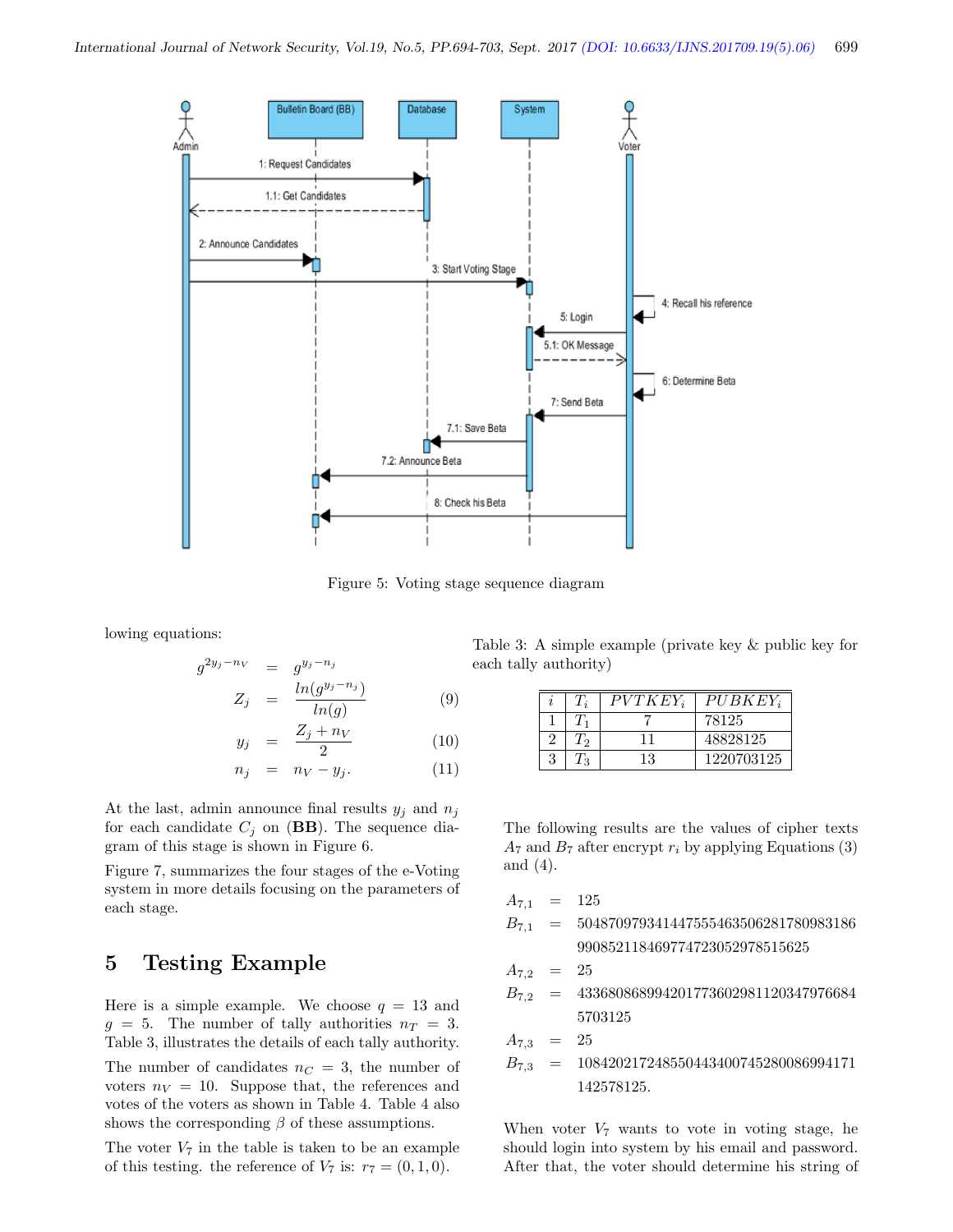

Figure 6: Tallying stage sequence diagram



Figure 7: The structure of the e-Voting system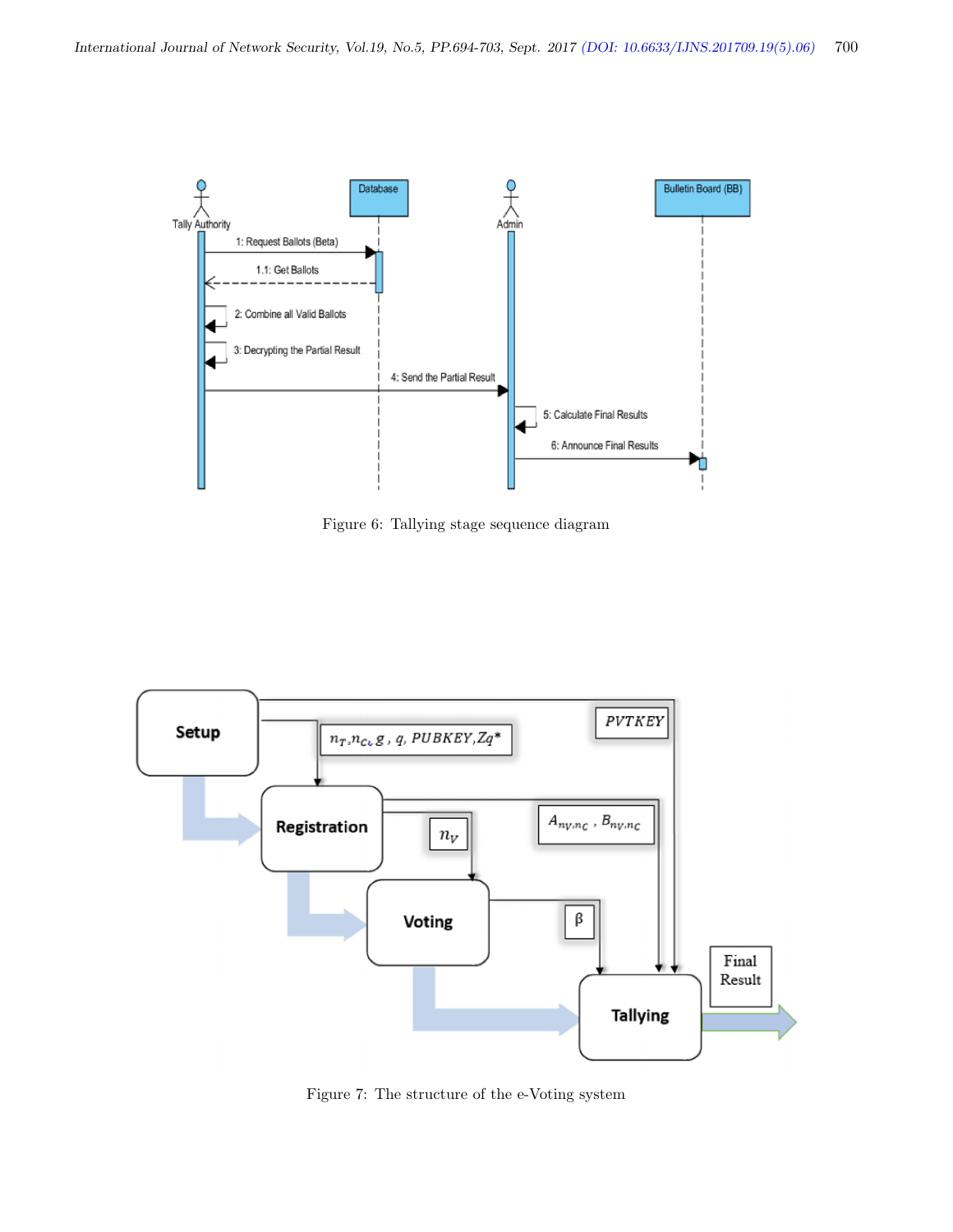| Voter    | $r_i$    |   |          | Vote         |    |              | $\beta_i$ |      |      |
|----------|----------|---|----------|--------------|----|--------------|-----------|------|------|
| $V_1$    | 1        | 1 | $\theta$ | $_{\rm Yes}$ | No | No           | $-1$      | 1    | $-1$ |
| $V_{2}$  | $\Omega$ | 1 | $\Omega$ | No           | No | Yes          | $-1$      | 1    | 1    |
| $V_3$    | 1        | 1 | $\theta$ | No           | No | Yes          | 1         | 1    | 1    |
| $V_4$    | 1        | 1 | 0        | $_{\rm Yes}$ | No | No           | $-1$      | 1    | $-1$ |
| $V_5$    | $\Omega$ | 1 | 1        | No           | No | Yes          | $-1$      | 1    | $-1$ |
| $V_6$    | 1        | 0 | 0        | No           | No | $_{\rm Yes}$ | 1         | $-1$ | 1    |
| $V_7$    | $\Omega$ | 1 | 0        | No           | No | Yes          | $-1$      | 1    | 1    |
| $V_8$    | 1        | 1 | 1        | No           | No | Yes          | 1         | 1    | $-1$ |
| $V_9$    | 1        | 0 | 1        | $_{\rm Yes}$ | No | No           | $-1$      | $-1$ | 1    |
| $V_{10}$ | 1        | 1 | 0        | No           | No | $_{\rm Yes}$ | 1         | 1    | 1    |

Table 4: A simple example (reference, vote and  $\beta$  for each voter)

 $\beta$  corresponding to his reference and vote. As it has been imposed in Table 4, the voter  $V_7$  intends to vote with select (Yes) for the third candidate and (No) for the others. Then, the string of his  $\beta$  should be  $(-1, 1, 1).$ 

In tallying stage, the results of applying Equation (5) by tally authorities are the following:

$$
X_{T,1} = 0.00032;
$$
  
\n
$$
X_{T,2} = 244140625;
$$
  
\n
$$
X_{T,3} = 625.
$$

The results of applying Equation (6) also by tally authorities are the following:

- $Y_{T,1}$  = 7.307508186654514591018425054928088 7399251968
- $Y_{T,2}$  = 10644899600020376799775134290618272 12061649183577670400231262522961602 20718638803407125922093183922548702 27112931888813452986454239896673253 97992779882663154942462236970742476 18062034221640976720082358068556572 59485659071884811055497266352176666 259765625
- $Y_{T,3}$  = 29387358770557187699218413430556141 94546663891930218803771879265696043 14863681793212890625.

The following results of applying Equation (7) by each tally authority:  $X_{i,j}$ , where  $i = 1$  to  $n<sub>T</sub>$  and the following properties and requirements:

 $j = 1$  to  $n_C$ .

 $X_{1,1} = 3.4359738368$ 

- $X_{1,2} = 516987882845642296794630432543726783$ 47863256931304931640625
- $X_{1,3}$  = 37252902984619140625
- $X_{2,1}$  = 3.6028797018963968
- $X_{2,2}$  = 183670992315982423120115083940975887 159166493245638675235742454106002696 789801120758056640625
- $X_{2,3}$  = 5684341886080801486968994140625
- $X_{3,1}$  = 3.6893488147419103232
- $X_{3,2}$  = 1094764425253763336659163736945246977 5627046420910279466852095967888992833 483285949114360846579074859619140625
- $X_{3,3}$  = 2220446049250313080847263336181640625

The following results of applying Equation (8) for each candidate, where  $j = 1$  to  $n_C$ :

- $eq_1$  = 0.001600000000000000000000000000195162925 77422996703997298828525686076318379491 5676116943359375
- $eq_2$  = 1.02400000000000000853364947021680506199 755880447629267175285976241228653060842 929080957877149069746163427344966910290 675723693566791635586678577702111463910 977856606381097326537220026160300237081 865470933905726269586011767387390136718 75  $eq_3 = 625.$

By applying Equation (9), get the following results for each candidate:

$$
Z_1 = -4, \quad Z_2 = -10, \quad Z_3 = 4.
$$

Now get the number of (Yes) votes and number of (No) votes for each candidate by applying Equations  $(10) \& (11)$  as shown in Figure 8. Finally, admin announces these results on (BB).

## 6 Analysis

The design of any e-Voting system should be satisfy a number of basic and extended requirements. However, it is impossible to satisfy all of these requirements at the same time [4]. Many researchers described these requirements such as [1, 3, 15, 17]. Our e-Voting system achieves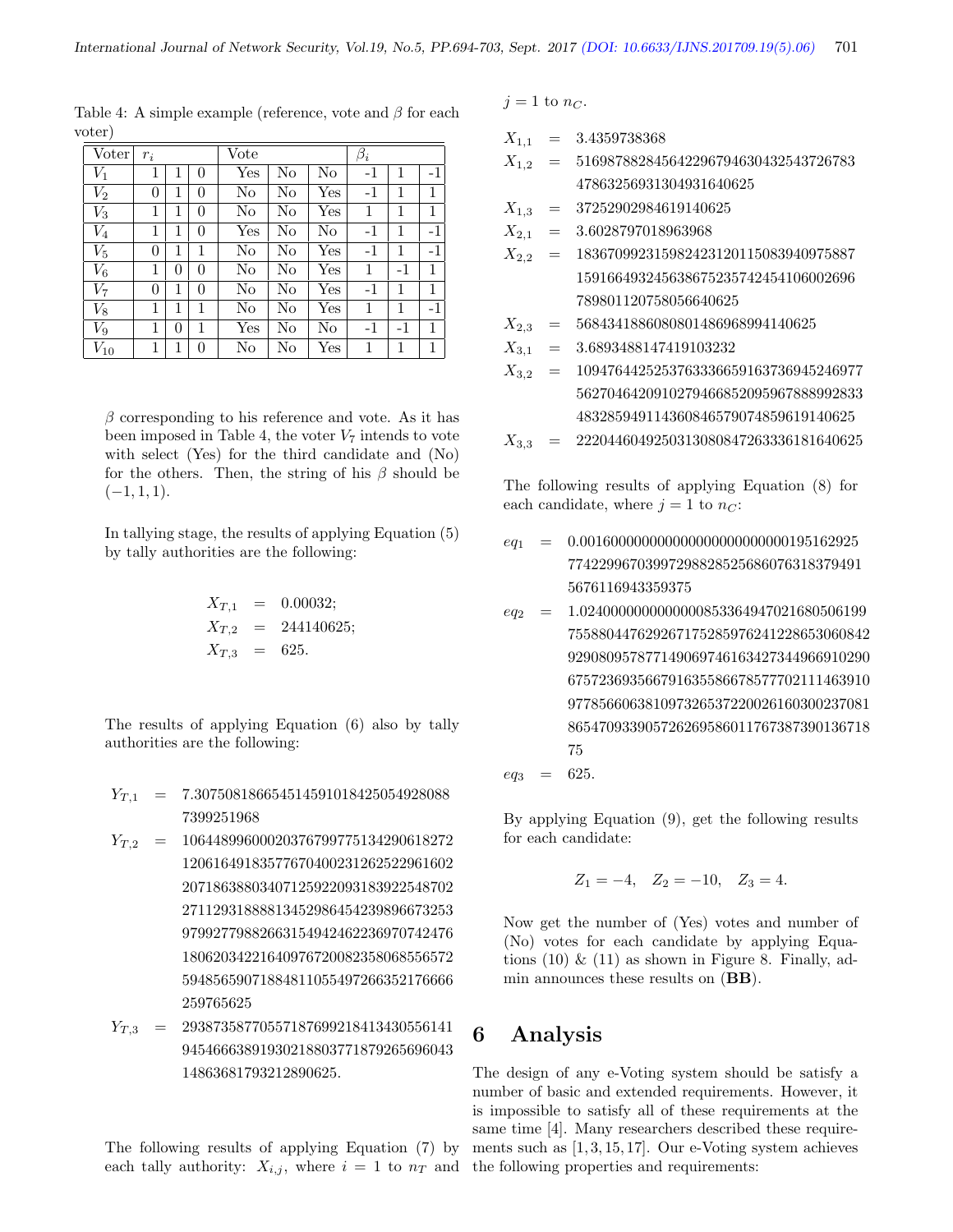| Output - Remote_e_Voting_Ihsan (run) X |                      |                                          |  |
|----------------------------------------|----------------------|------------------------------------------|--|
|                                        |                      | Output - Remote_e_Vot                    |  |
|                                        | The Final Results :- |                                          |  |
| Candidate                              | Yes                  | No                                       |  |
| C[1]                                   | з                    | 7                                        |  |
| CI21                                   | ٥                    | 10                                       |  |
| C[3]                                   | 7                    | з                                        |  |
|                                        |                      | BUILD SUCCESSFUL (total time: 0 seconds) |  |

Figure 8: The final results of the example

- 1) Eligibility: Registrars Prove and confirm the eligibility of the person to vote. They denied from election any person who does not met the pre-defined requirements. In addition, there is a field called (isVoted) in class of voter. This field is marked when the voter casts his vote to prevent him from voting one more time.
- 2) Privacy: In the system, no one can link the identity of the voter and his vote, even the tally authorities. The privacy of voter is preserved by using homomorphic encryption protocol and reference technique.
- 3) Accuracy: The system can tally the valid votes with high accuracy by using homomorphic property of El-Gamal cryptosystem.
- 4) Fairness: No one can know the intermediate results or any partial result during election since the system is designed for multiple tally authorities. All tally authorities and admin should be jointly compute the final results.
- 5) Receipt-freeness/coercion resistance: The using of reference in the system make the system is receipt-freeness and that prevents the vote-buying. The voter cannot prove what is he voted in election to others.
- 6) Mobility: The system require the voter comes to specific locations only during registration days. The voter can cast his vote from anywhere he access to Internet during voting day.
- 7) Simplicity/Convenience: The system is relative simple. The user interface is user-friendly and not require high skills from the voters.
- 8) Individual verifiability: A voter must have the ability to verify that the vote he casted is accounted in the tally without any modification. The system achieved this property by publishing the  $\beta$  on (**BB**). Each voter can reach his  $\beta$  easily and check if it is changed or not.
- 9) Scalability: The practicality of a voting system depends on the factor of protocols complexity that used in the system. With aspect to storage, computation and communication, the system has to be scalable to any number of voters with more computations and hardware requirements.
- 10) Availability: In our system, the voters can be access all features during the election period.

### 7 Conclusions

In this paper, a practical secure e-Voting system is presented. By using homomorphic encryption, the system achieves the confidentiality of the voters. The system does not require a secure channel during a voting stage. The needless of encryption of votes allows the voter ensure that his vote is not changed. Unfortunately, e-Voting schemes based on homomorphic encryption require high computational space and time. The overhead for tallying is increasing depending on the increase in the number of voters, candidates and values of parameters. The system is practical with small and large scale elections with more computation as the election size increased. The system is implemented using JAVA, the language that deals with the huge numbers that consist of thousands of digits in both the integer and decimal form by using BigInteger and BigDecimal classes.

#### References

- [1] M. A. Based and S. F. Mjølsnes, "Security requirements for internet voting systems," in Emerging Trends in Computing, Informatics, Systems Sciences, and Engineering, pp. 519–530, Springer, 2013.
- [2] D. Boneh, E. Goh, and K. Nissim, "Evaluating 2- DNF formulas on ciphertexts," in Theory of Cryptography Conference, pp. 325–341, 2005.
- [3] Y. Chen, J. Jan, and C. Chen, "The design of a secure anonymous internet voting system," Computers & Security, vol. 23, no. 4, pp. 330–337, 2004.
- [4] B. Chevallier-Mames, P. Fouque, D. Pointcheval, J. Stern, and J. Traoré, "On some incompatible properties of voting schemes," in Towards Trustworthy Elections, pp. 191–199, 2010.
- [5] J. D. Cohen and M. J. Fischer, A robust and verifiable cryptographically secure election scheme, Department of Computer Science, Yale University, 1985.
- [6] J. C. Corena and J. A. Posada, "Multiplexing schemes for homomorphic cryptosystems," Elementos, vol. 1, no. 1, 2013.
- [7] R. Cramer, R. Gennaro, and B. Schoenmakers, "A secure and optimally efficient multi-authority election scheme," European Transactions on Telecommunications, vol. 8, no. 5, pp. 481–490, 1997.